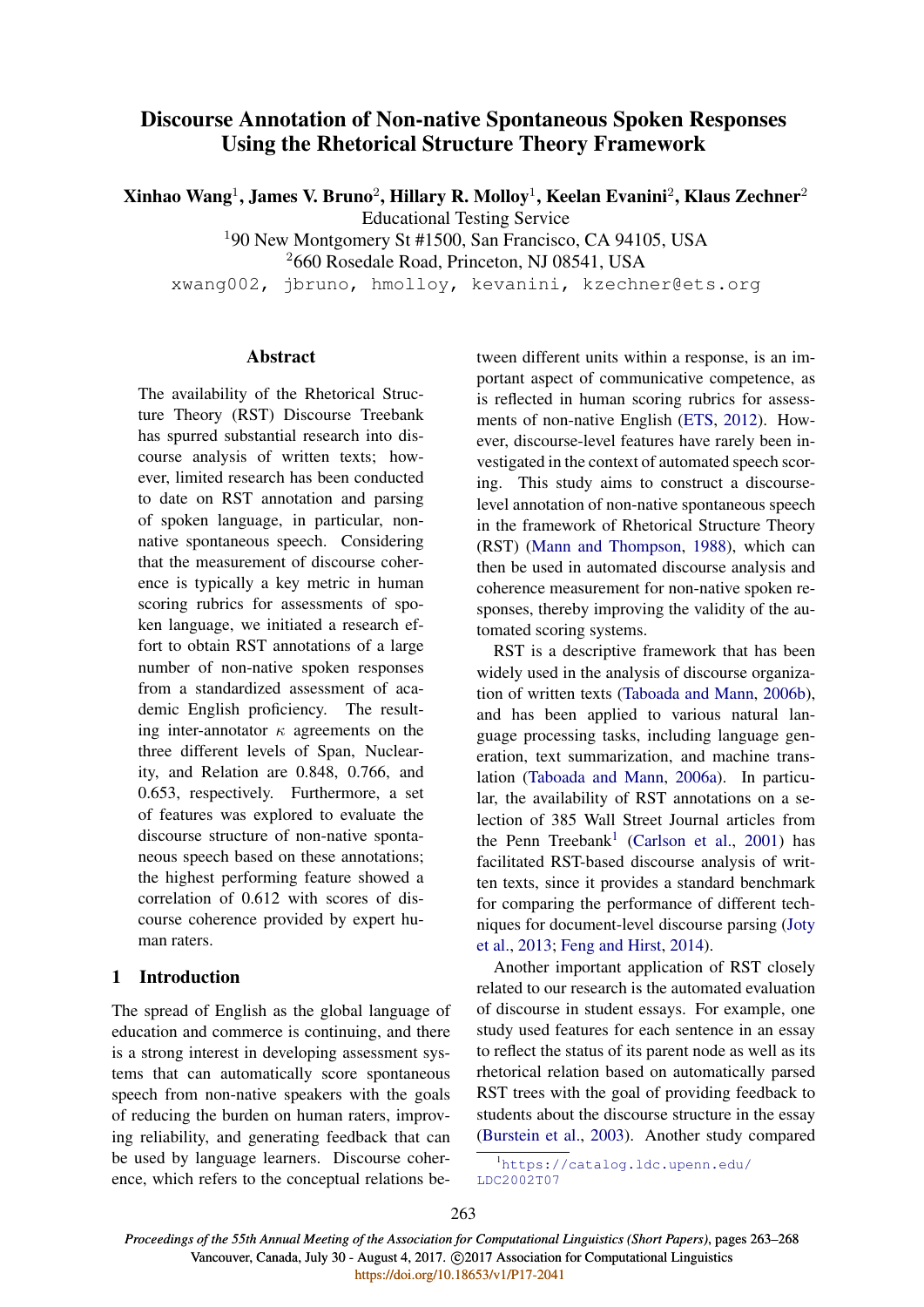features derived from deep hierarchical discourse relations based on RST parsing and features derived from shallow discourse relations based on Penn Discourse Treebank (PDTB) (Prasad et al., 2008) parsing in the task of essay scoring and demonstrated the effectiveness of deep discourse structure in better differentiation of text coherence (Feng et al., 2014).

Related work has also been conducted to annotate discourse relations in spoken language, which is produced and processed differently from written texts (Rehbein et al., 2016), and often lacks explicit discourse connectives that are more frequent in written language. Instead of the rootedtree structure that is employed in RST, the annotation scheme with shallow discourse structure and relations from the PDTB (Prasad et al., 2008) has been generally used for spoken language (Demirahin and Zeyrek, 2014; Stoyanchev and Bangalore, 2015). For example, Tonelli et al. adapted the PDTB annotation scheme to annotate discourse relations in spontaneous conversations in Italian (Tonelli et al., 2010) and Rehbein et al. compared two frameworks, PDTB and CCR (Cognitive approach to Coherence Relations) (Sanders et al., 1992), for the annotation of discourse relations in spoken language (Rehbein et al., 2016).

In contrast to these previous studies, this study focuses on monologic spoken responses produced by non-native speakers within the context of a language proficiency assessment. A discourse annotation scheme based on the RST framework was selected due to the fact that it can effectively demonstrate the deep hierarchical discourse structure across an entire response, rather than focusing on the local coherence of adjacent units.

# 2 Data

This study obtained manual RST annotations on a corpus of 600 spoken responses drawn from a large-scale, high-stakes standardized assessment of English for non-native speakers, the TOEFL<sup>®</sup> Internet-based Test (TOEFL $\overset{\text{\tiny{(B)}}}{=}$  iBT), which assesses English communication skills for academic purposes (ETS, 2012). The speaking section of the TOEFL iBT assessment contains six tasks, each of which requires the test taker to provide an unscripted spoken response 45 or 60 seconds in duration. The corpus used in this study includes 100 responses from each of six different test questions that comprise two different speaking tasks:

1) Independent questions: providing an opinion based on personal experience  $(N = 200$  responses) and 2) Integrated questions: summarizing or discussing material provided in a reading and/or listening passage  $(N = 400$  responses). The spoken responses were all manually transcribed using standard punctuation and capitalization. The average number of words per response is 104.4 (st.  $dev. = 34.4$ ) and the average number of sentences is  $5.5$  (st. dev.  $= 2.1$ ).

The spoken responses were all provided with holistic English proficiency scores on a scale of 1 to 4 by expert human raters in the context of operational, high-stakes scoring for the spoken language assessment. The scoring rubrics address the following three main aspects of speaking proficiency: delivery (pronunciation, fluency, prosody), language use (grammar and lexical choice), and topic development (content and coherence). In order to ensure a sufficient quantity of responses from each proficiency level, 25 responses were selected randomly from each of the 4 score points for each of the 6 test questions.

The current study builds on a previous study that investigated approaches for modeling discourse coherence in non-native spontaneous speech (but which did not consider the hierarchical rhetorical structure of speech) (Wang et al., 2013). In that study, each spoken response in the same corpus that was used for the current study was provided with global discourse coherence scores. Two expert annotators (not drawn from the pool of expert human raters who provided the holistic scores) provided each response with a score on a scale of 1 to 3 based on the orthographic transcriptions of the spoken response. The three score points were defined as follows: 3 = highly coherent (contains no instances of confusing arguments or examples),  $2 =$  somewhat coherent (contains some awkward points in which the speaker's line of argument is unclear),  $1 =$  barely coherent (the entire response was confusing and hard to follow). In addition, the annotators were specifically required to ignore disfluencies and grammatical errors as much as possible. The interannotator agreement for these coherence scores was  $\kappa = 0.68$ . These discourse coherence scores are reused in the current study (along with the holistic profiency scores presented above) to evaluate the performance of features measuring discourse coherence based on the RST annotations.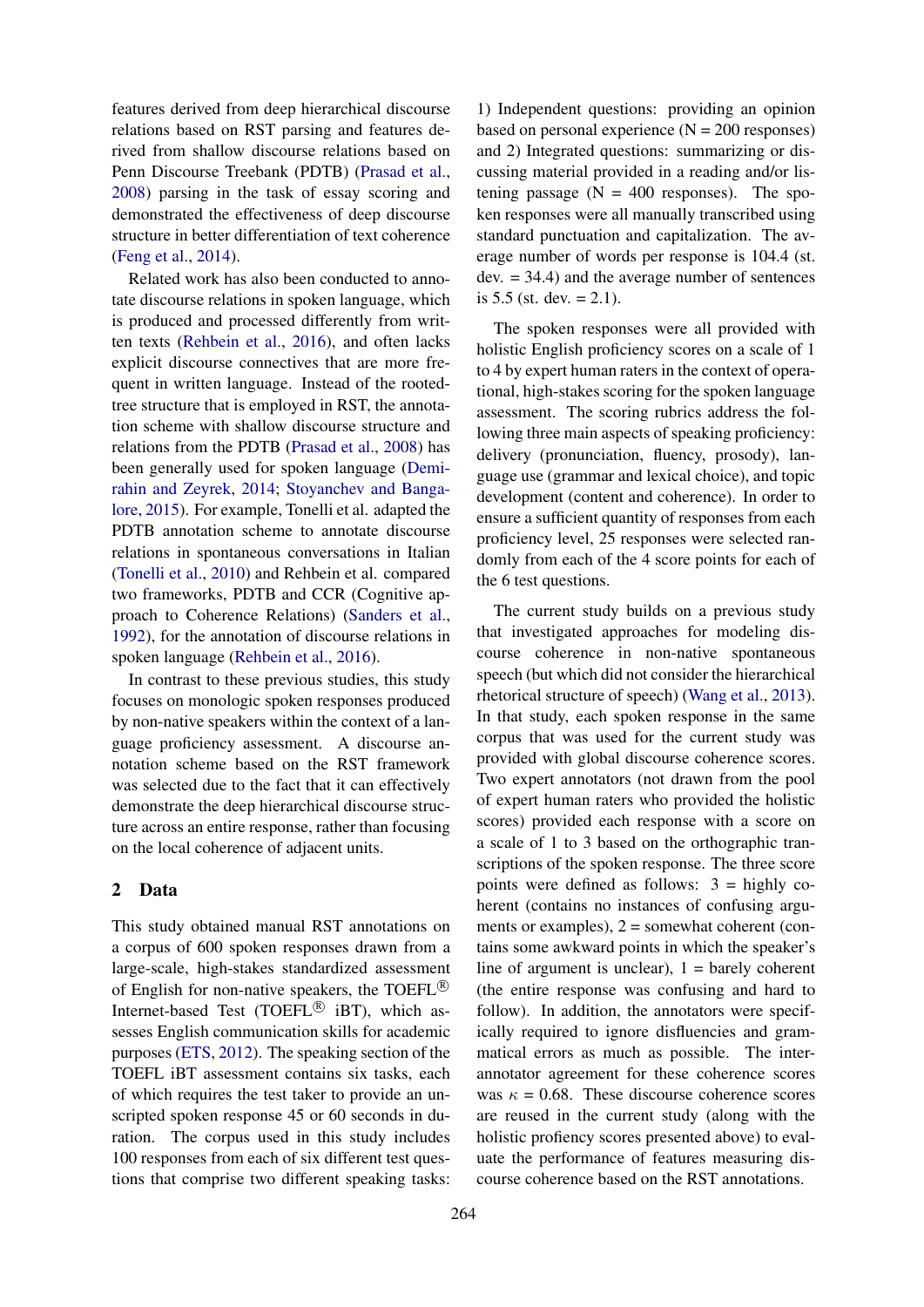#### 3 Annotation

#### 3.1 Guidelines

We used a modified version of the tagging reference manual for the RST Discourse Treebank (Carlson and Marcu, 2001) for this study. According to these guidelines, annotators segment a transcribed spoken response into Elementary Discourse Unit (EDU) spans of text (corresponding to clauses or clause-like units), and indicate rhetorical relations between non-overlapping spans which typically consist of a nucleus (the most essential information in the rhetorical relation) and a satellite (supporting or background information). In contrast to well-formed written text, non-native spontaneous speech frequently contains ungrammatical sentences, disfluencies, fillers, hesitations, false starts, and unfinished utterances. In some cases, these spoken responses do not constitute coherent, well-formed discourse. On the other hand, spoken responses are relatively shorter and comprise simpler discourse structures with fewer relations, which simplifies the RST annotation task in comparison to written text. In order to account for these differences, we created an addendum to the RST Discourse Treebank manual introducing the following additional relations: Disfluency relations (in which the disfluent span is the satellite and the corresponding fluent span is the nucleus), Awkward relations (corresponding to portions of the response where the speaker's discourse structure is infelicitous; awkward relations are based on pre-existing relations, such as *awkward-Reason*, if the intended relation is clear but is expressed incoherently or are labeled as *awkward-Other* if there is no clear relation between the awkward EDU and the surrounding discourse), Unfinished Utterance relations (representing EDUs at the end of a response that are incomplete because the test taker ran out of time in which the incomplete span is the satellite and the root node of the discourse tree is the nucleus), and Discourse Particle relations (such as *you know* and *right*, which are satellites of adjacent spans).

The discourse annotation tool used in the RST Discourse Treebank<sup>2</sup> was also adopted for this study. Using this tool, annotators incrementally build hierarchical discourse trees in which the leaves are the EDUs and the internal nodes correspond to contiguous spans of text. When the an-

<sup>2</sup>Downloaded from http://www.isi.edu/ licensed-sw/RSTTool/index.html

notators assign the rhetorical relation for a node of the tree, they provide the relation's label (drawn from the pre-defined set of relations in the annotation guidelines) and also indicate whether the spans that comprise the relation are nuclei or satellites. Figure 1 shows an example of an annotated RST tree for a response with a proficiency score of 1. This response includes three disfluencies (EDUs 3, 6, and 9), which are satellites of the corresponding repair nuclei. In addition, the response also includes an awkward Comment-Topic relation between EDU 2 and the node combining EDUs 3-11, indicated by *awkward-Comment-Topic-2*; in this multinuclear relation, the annotator judged that the second branch of the relation was awkward, which is indicated by the *2* that was appended to the relation label.

#### 3.2 Pilot Annotation

The manual annotations were provided by two experts with prior experience in various types of data annotation on both text and speech. First, a pilot annotation was conducted to train and calibrate the annotators based on 48 training samples drawn from the TOEFL $\mathcal{B}$  Practice Online (TPO) product<sup>3</sup>, which offers practice tests simulating the TOEFL iBT testing experience with authentic test questions. The training samples were selected from a TPO test form with 6 test questions and were balanced according to test question and proficiency score, i.e., 2 responses from each score level for each question.

Human annotators were trained in a two-step process: 1) after a comprehensive study of the annotation guidelines described in Section 3.1, the two annotators were initially trained with 16 TPO responses (8 responses from an Independent question and 8 responses from an Integrated question) by first performing independent annotation and then resolving all disagreements through a discussion of the guidelines; 2) another round of training was conducted on an additional set of 32 TPO responses (8 responses from an Independent question and 24 responses from an Integrated question). Each annotator first annotated this set of 32 responses independently; the two annotators subsequently conducted a thorough joint review and discussion of each other's annotations in order to resolve all disagreements on this set.

In order to measure the human agreement on

<sup>3</sup>https://toeflpractice.ets.org/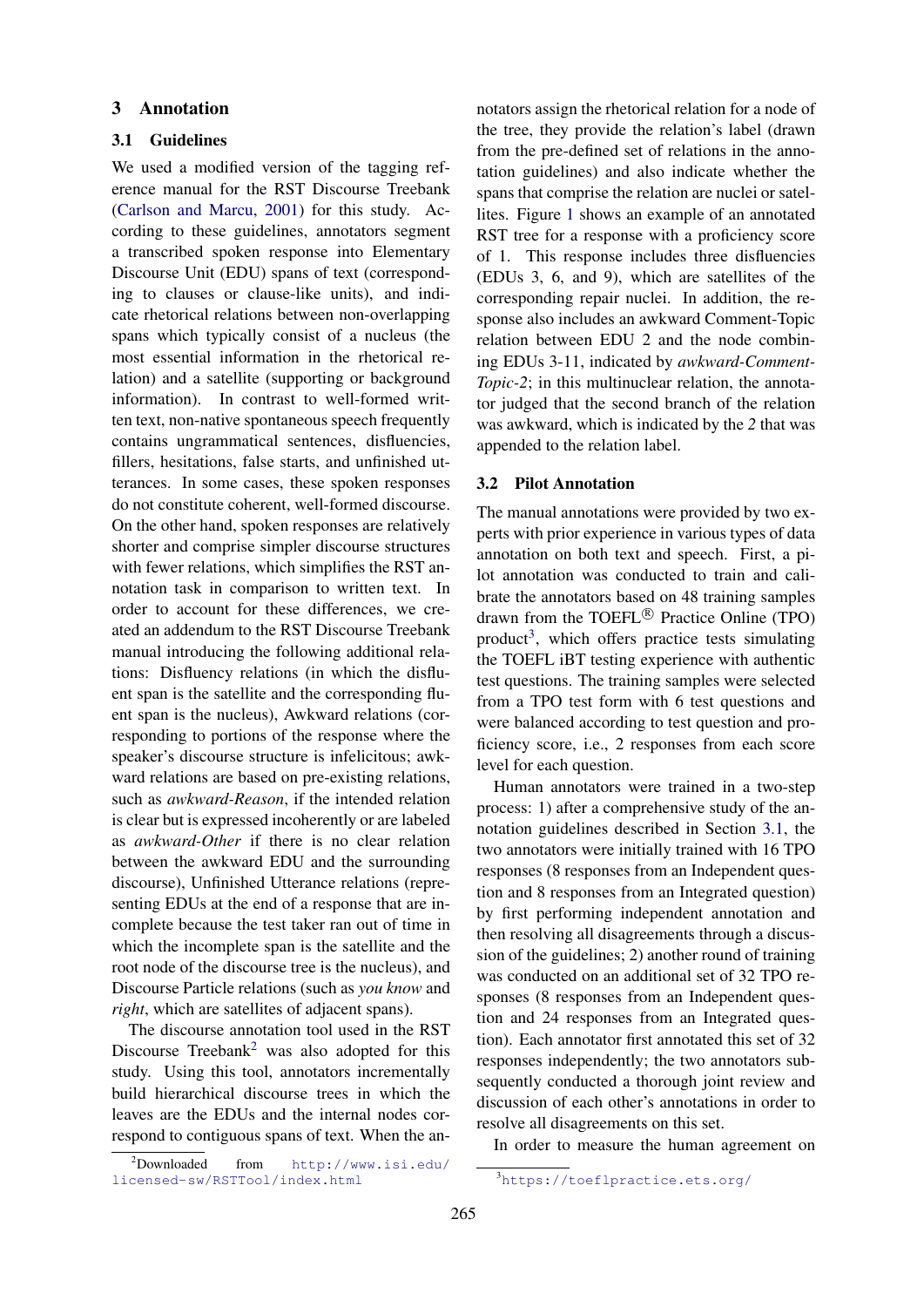

Figure 1: Example of an annotated RST tree on a response with a proficiency score of 1.

the EDU segmentation task, we first converted the segmentation sequences into 0/1 sequences: for each word in a response, 1 is assigned if a segment boundary exists after the word; otherwise, 0 is assigned. The inter-annotator agreement rate on the EDU segmentations of the 32 pilot samples (from stage 2) was  $\kappa = 0.876$ . On the hierarchical tree building task, inter-annotator agreement was evaluated on the levels of Span (assignment of discourse segment), Nuclearity (assignment of nucleus vs. satellite), and Relation (assignment of rhetorical relation) using  $\kappa$ , as described in (Marcu et al., 1999); on the 32 samples, the  $\kappa$  values are 0.861, 0.769, and 0.631 for the three levels, respectively.

# 3.3 Formal Annotation

For the formal annotation on the full set of 600 TOEFL spoken responses, 120 responses from 6 test questions (5 responses from each score level from each question) were selected for double annotation, and the remaining 480 responses received a single annotation.

The 120 double-annotated responses were split into two batches of equal size and the two annotators each performed EDU segmentation independently on one of the batches. Subsequently, the annotators reviewed each other's EDU segmentations and adjudicated all disagreements to obtain gold-standard EDU segmentation for the 120 responses in the double-annotation set. The average number of EDUs per response in the two batches in this set of 120 responses were 15.1 and 14.1. The annotators subsequently performed the remaining steps of RST annotation (assigning the relations, nuclearity, and hierarchical structure) independently on all 120 responses using the adjudicated EDU segmentations. Table 1 shows that the  $\kappa$  agreements on the three levels of Span, Nucle-

Table 1: Human agreement on RST annotations in terms of  $\kappa$  and F1-Measure.

|            | Span  | Nuclearity | Relation |  |
|------------|-------|------------|----------|--|
| К,         | 0.848 | 0.766      | 0.653    |  |
| F1-Measure | 0.872 | 0.724      | 0.522    |  |

Table 2: The average number of awkward relations appearing in responses from each of the four proficiency score levels.

| Annotator 1 |  |  |
|-------------|--|--|
| Annotator 2 |  |  |

arity, and Relation are 0.848, 0.766, and 0.653, respectively. Besides the  $\kappa$  evaluation, the standard ways of F1-Measure on three levels of Span, Nuclearity, and Relation (Marcu, 2000), commonly used to evaluate the performance of RST parsers, are also reported in Table 1. The F1-measures were calculated according to each pair of trees from two annotators on the same sample and then averaged across all samples, i.e., a macroaveraged F1-measure.

The human agreement results also indicate that two annotators tend to agree better on responses from speakers with higher speaking proficiency levels. This is demonstrated by positive correlations between the F1 agreement scores and the human proficiency ratings: 0.197 for Span annotations, 0.210 for Nuclearity, and 0.188 for Relation.

In addition, we also examined the distribution of the manually identified awkward relations. As shown in Table 2, awkward points occur with higher frequency in responses with lower proficiency scores.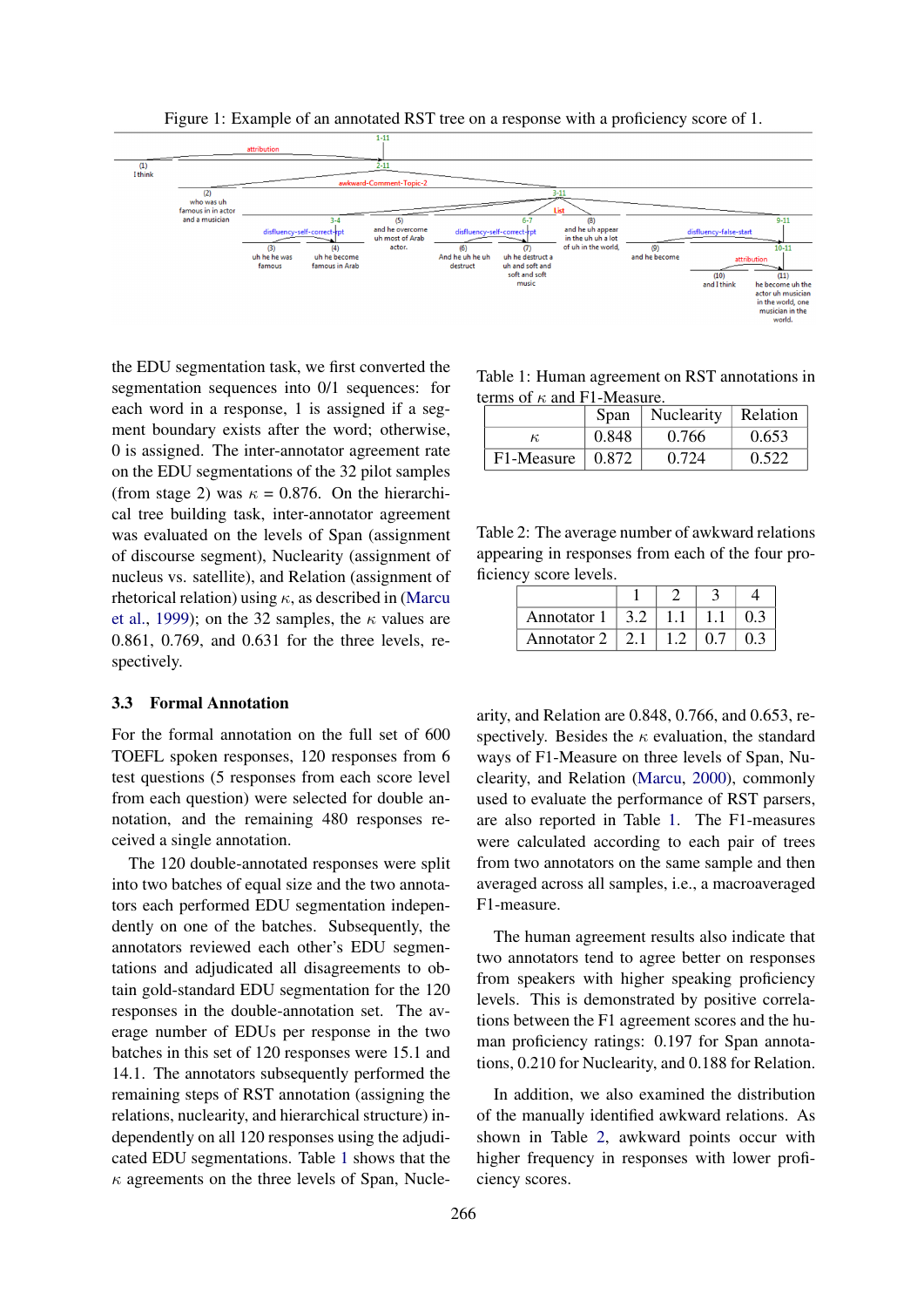#### 4 Discourse Features

The ultimate aim of this line of research is to use an RST-annotated corpus to investigate features for automatically assessing discourse structure in spontaneous non-native speech. Using the annotated discourse trees, we extracted several different features based on the distribution of relations and the structure of the trees, including the number of EDUs (n edu), the number of relations (n rel), the number of awkward relations (n\_awk\_rel), the number of rhetorical relations, i.e., relations that were neither classified as awkward nor as a disfluency (n rhe rel), the number of different types of rhetorical relations (n rhe relTypes), the percentage of rhetorical relations (perc rhe rel) out of all relations, the depth of the RST trees (tree depth), and the ratio between n edu and tree depth (ratio nedu depth). Table 3 lists the Pearson correlation coefficients of these features with both the holistic proficiency scores and the discourse coherence scores and demonstrates the effectiveness of these features. The n rhe rel feature achieves the highest correlation of 0.691 with the holistic proficiency scores, and the normalized feature perc rhe rel achieves the highest correlation of 0.612 with the discourse coherence scores. It is interesting to note that RSTbased discourse features generally have higher correlations with the holistic speaking proficiency scores than with the more specific discourse coherence scores. This result is somewhat unexpected, since the holistic proficiency scores are based only partially on discourse coherence and also cover other aspects of speaking proficiency, such as pronunciation, fluency, grammar, and vocabulary. One potential explanation for the higher correlations could be the difference in score range (1-4 for the holistic proficiency scores and 1-3 for the discourse scores). In addition, as described in Section 2, the data set used in this study was created using a stratified random sample with an even distribution of holistic scores (which may increase the features' correlations with holistic scores), but this constraint does not apply to the discourse coherence scores.

# 5 Conclusion and Future Work

In this study, we obtained discourse coherence annotations based on Rhetorical Structure Theory for a corpus of 600 non-native spontaneous spoken responses drawn from a standardized assess-

Table 3: Pearson correlation coefficients (*r*) of discourse features with both the holistic proficiency scores as well as the discourse coherence scores. For the 120 double-annotated responses, the averaged feature values were used.

| Features         | Proficiency | Coherence |  |  |  |  |
|------------------|-------------|-----------|--|--|--|--|
| n_edu            | 0.58        | 0.397     |  |  |  |  |
| n_rel            | 0.584       | 0.396     |  |  |  |  |
| n_awk_rel        | $-0.396$    | $-0.509$  |  |  |  |  |
| n_rhe_rel        | 0.691       | 0.541     |  |  |  |  |
| n_rhe_relTypes   | 0.64        | 0.557     |  |  |  |  |
| perc_rhe_rel     | 0.589       | 0.612     |  |  |  |  |
| tree_depth       | 0.365       | 0.25      |  |  |  |  |
| ratio_nedu_depth | 0.529       | 0.367     |  |  |  |  |
|                  |             |           |  |  |  |  |

ment of non-native English. The RST annotation results show that the annotators achieved similar inter-annotator agreement rates as have been reported in previous studies that investigated wellformed written text (Marcu et al., 1999). In addition, we demonstrate the potential of using features derived from these RST annotations for assessing non-native spoken English through moderately high correlations with both holistic speaking proficiency scores and discourse coherence scores; the highest performing feature when evaluated on the discourse coherence scores provided by expert raters was the percentage of rhetorical relations in the entire spoken response (perc rhe rel), with a correlation of 0.612.

In the future, we will continue this work by addressing the following main research questions: a) how can we develop additional effective features from the discourse trees; b) how well can an automatic discourse parser trained on the obtained annotations perform; c) how well will the proposed features perform when extracted using an automatic RST parser; d) how well will the features perform when using an automated speech recognizer (rather than human transcribers) to obtain the textual transcriptions of a spoken response.

#### **References**

- Jill Burstein, Daniel Marcu, and Kevin Knight. 2003. Finding the write stuff: Automatic identification of discourse structure in student essays. *IEEE Intelligent Systems* 18(1):32–39.
- Lynn Carlson and Daniel Marcu. 2001. Discourse tagging reference manual. Technical Report ISI-TR-545, ISI Technical Report.